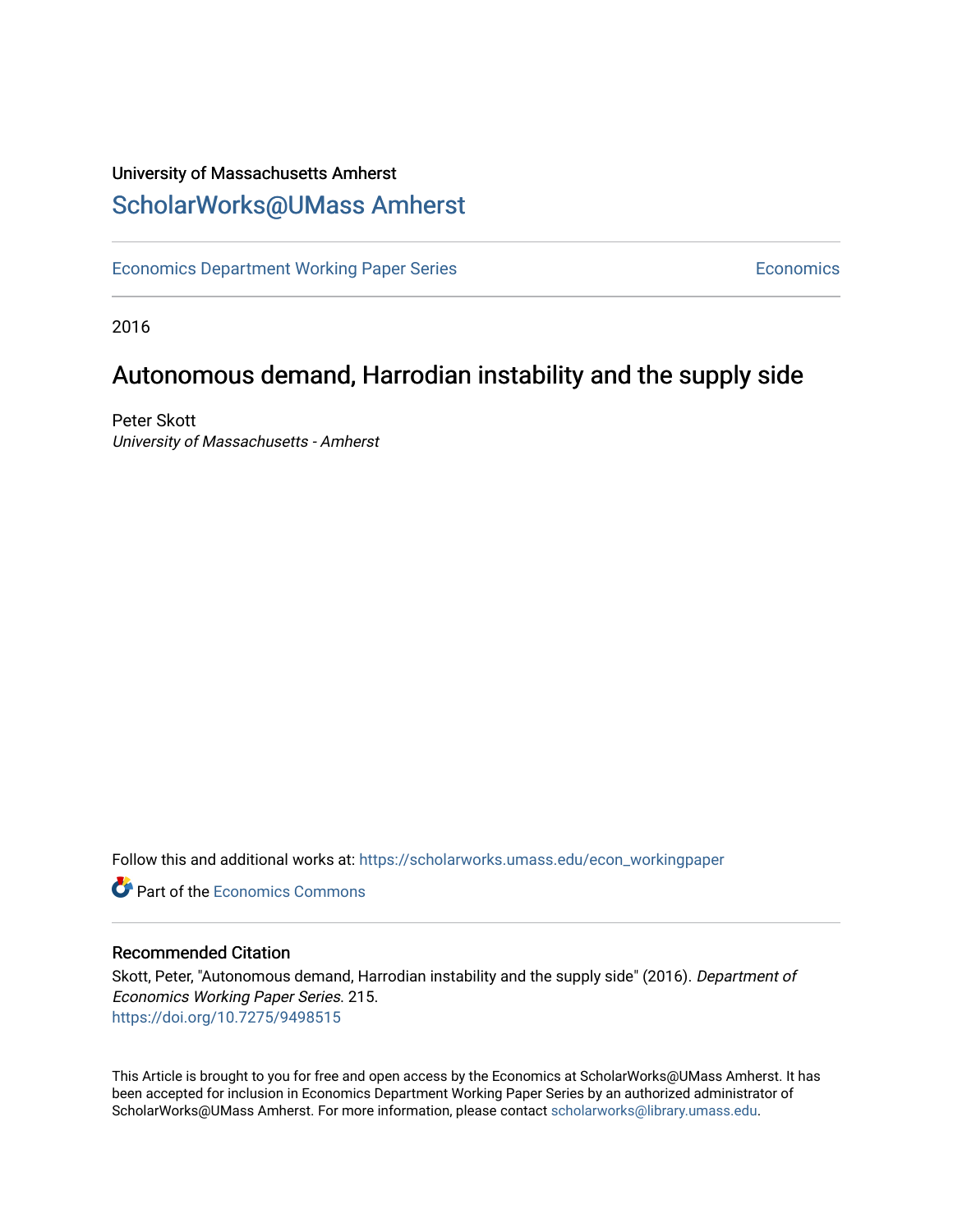# **DEPARTMENT OF ECONOMICS**

**Working Paper**

# **Autonomous demand, Harrodian instability and the supply side**

by

Peter Skott

Working Paper 2016-16



# **UNIVERSITY OF MASSACHUSETTS AMHERST**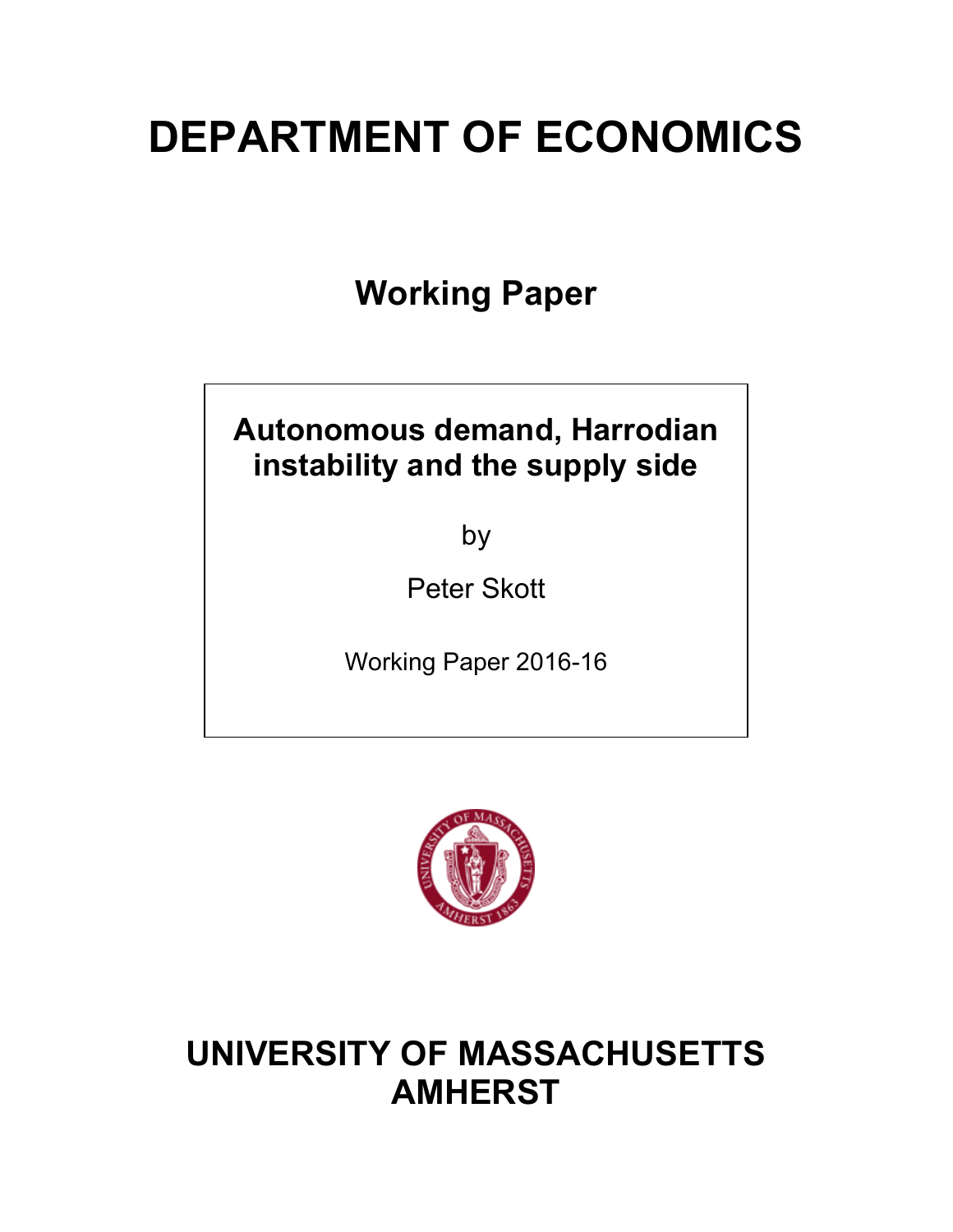# Autonomous demand, Harrodian instability and the supply side $*$

Peter Skott<sup>†</sup>

December 21, 2016

#### Abstract

A recent literature introduces autonomous demand as the driver of long-run economic growth and as a stabilizing force that tames Harrodian instability. The argument is unconvincing. The stabilizing effect is modest for plausible parameter values and, more importantly, it is questionable whether any components of aggregate demand can be viewed as autonomous in the long run. By contrast, models that include the supply side (the labor market) and/or economic policy can address Harrodian instability and produce level and growth effects that resemble those derived in the literature on autonomous demand.

JEL numbers: E11, E12, O41 Keywords: supermultiplier, Harrodian instability, Kaleckian models

<sup>!</sup>This paper is a substantially revised version of an early draft presented at the Analytical Political Economy Workshop, Queen Mary University of London 2016, and the 20th Conference of the FMM Research Network, Berlin 2016. I thank participants in these conferences and Soon Ryoo and Daniele Girardi for comments and suggestions.

<sup>&</sup>lt;sup>†</sup>University of Massachusetts Amherst and Aalborg University; pskott@econs.umass.edu.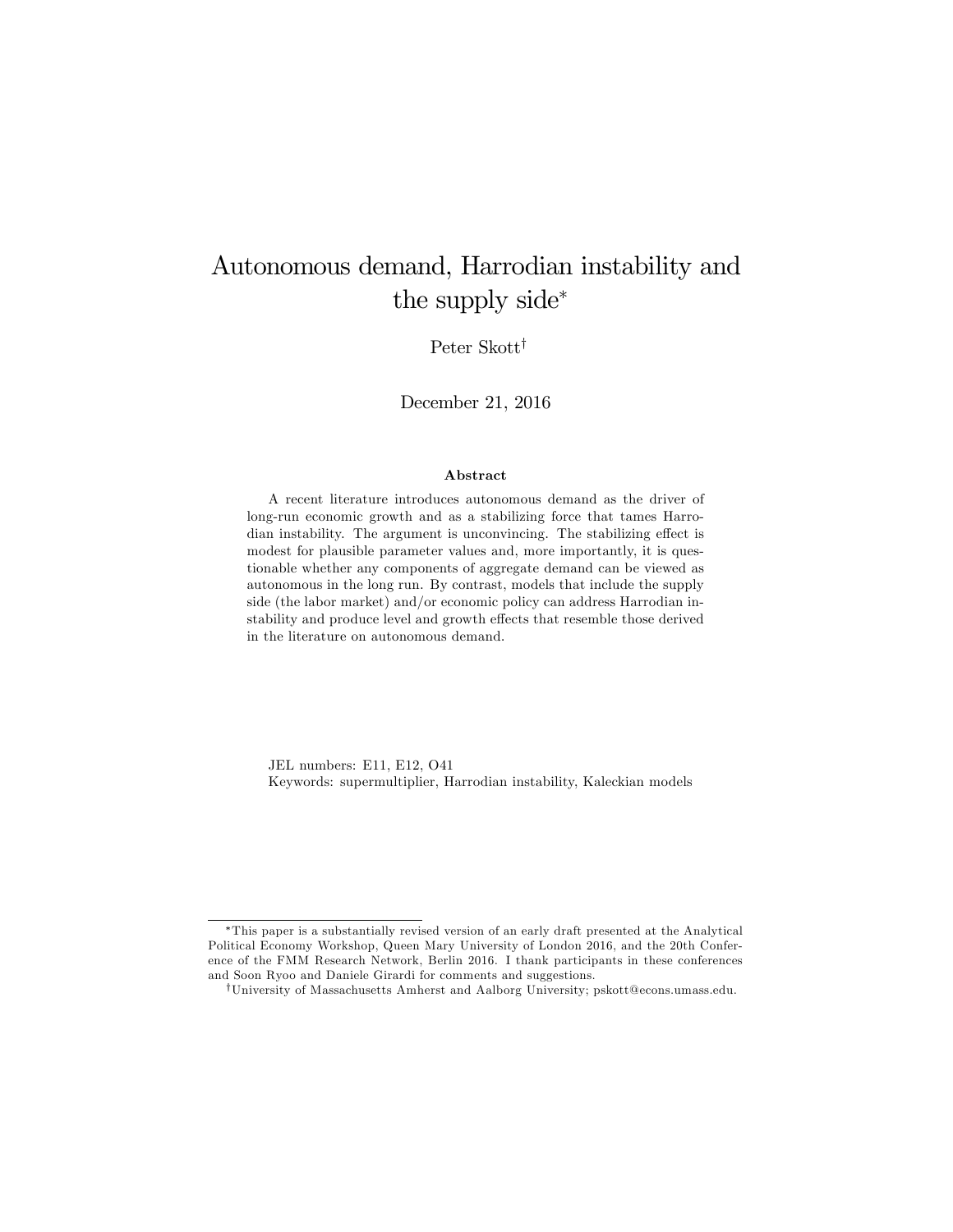#### 1 Introduction

Neo-Kaleckian growth models have (i) focused almost exclusively on the goods market, (ii) extended a short-run 'Keynesian stability condition' to the long run, and (iii) derived wage-led results that depend on large induced variations in the utilization rate of capital. The models have been met by persistent criticisms from classical, Sraffian and Harrodian perspectives.<sup>1</sup> The Harrodian version of the critique makes two interrelated points. The utilization rate of capital should not be treated as an accommodating variable; as a first approximation the utilization rate must be equal to the desired rate along a warranted growth path. The warranted growth path, second, is likely to be locally unstable.

A recent literature picks up on these Harrodian themes, suggesting that the instability can be tamed if the growth rate of some component of aggregate demand is given exogenously.2 The attractiveness of this autonomous-demand mechanism appears to rest in large part on a perception that it is particularly Keynesian'. Sraffians see autonomous demand and the associated 'supermultiplierí as a way to combine an exogenous distribution of income and a normal rate of utilization with demand-driven growth; neo-Kaleckians welcome the models because they preserve neo-Kaleckian results such as the paradox of thrift and the paradox of cost. The stabilizing effect of autonomous demand is quite weak, however, and Harrodian instability can be addressed by introducing feedback effects from the supply side (the labor market) and/or economic policy. These feedback effects have theoretical and empirical support. They are also perfectly Keynesian: Keynes ignored neither the supply side nor economic policy.

Disregarding questions about the stabilizing potential of autonomous demand, there would be a strong case for including autonomous components of demand in models of economic growth if any such components could be identi-Öed. A number of candidates have been suggested, but the literature has focused primarily on a theoretical analysis of the implications of having a component of demand that grows at a constant rate. There has been little attempt to justify the autonomous-demand assumption, and the assumption is questionable, both theoretically and empirically.

Section 2 provides a brief review of the stability question. Section 3 questions the role of autonomous demand in the long run. Section 4 discusses a shortand medium-run interpretation of the autonomous-demand argument. Section 5 considers the role of the labor markets and economic policy for the stabilization of the Harrodian dynamics. Section 6 contains a few concluding remarks.

<sup>&</sup>lt;sup>1</sup> See, among others, Committeri (1986), Kurz (1986), Auerbach and Skott (1988), Dumenil and Levy (1999), Shaikh (2009), Skott (2012). The neo-Kaleckian model was laid out in Rowthorn (1981), Dutt (1984) and Marglin-Bhaduri (1990).

<sup>2</sup> See among others, Serrano (1995), De-Juan (2005), Serrano and Freitas (2015a, 2015b), Allain (2015a, 2015b), Cesaratto (2015), Dutt (2015), Girardi and Pariboni (2016), Pariboni (2016) and Lavoie (2016). Other contributions, including Hein (2016), explore the implications of autonomous demand in models without Harrodian instability.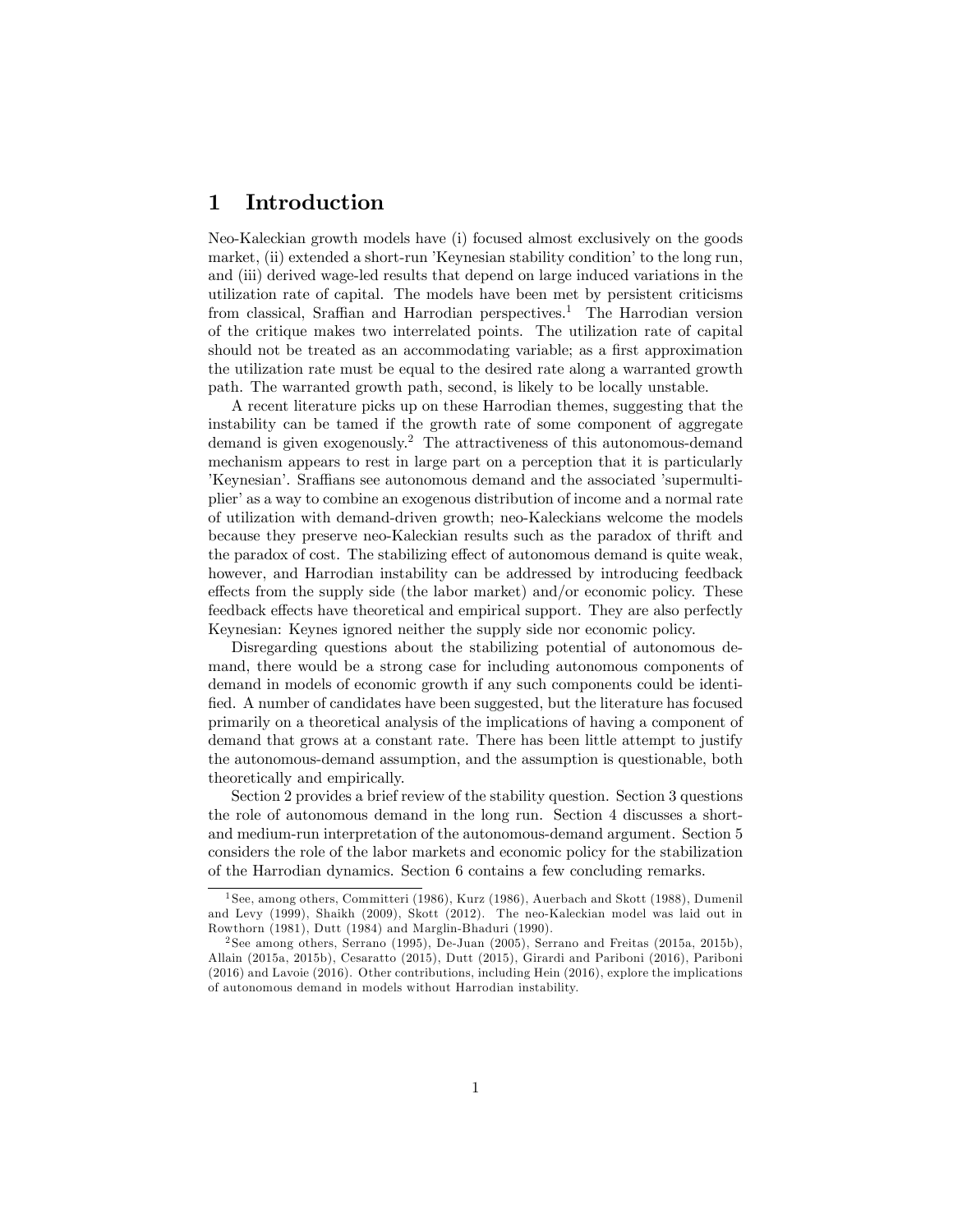## 2 Stability conditions and calibration

The combination of autonomous demand with a simple Harrodian investment function typically gives rise to a two-dimensional system of differential equations. Focusing on Lavoie's  $(2016)$  model, Skott  $(2017a)$  argued that the steadygrowth solution is unlikely to be stable for any plausible set of parameter values. The precise stability conditions depend on the detailed assumptions of the model, but the basic structure is similar across different versions, and the weakness of the stabilizing autonomous-demand effect is quite intuitive: a sizable proportion of aggregate demand would need to be determined independently of the trajectory of actual income in order to provide significant amounts of stabilization.

In his response Lavoie (2017, pp. 2) does not challenge the numerical calibration of the model. Instead, he argues that "checking for plausible values in such abstract models is a meaningless exercise" and that "Skott takes overly seriously the worth of the little models that we build for exposition and heuristics purposes". Quoting Franke (2017a), he goes on to suggest that proportional taxes may overcome Harrodian instability.

This is a peculiar response. The literature has analyzed the stabilizing effects of autonomous demand and claimed, in Lavoieís words, that "the Harrodian principle of dynamic instability gets tamed by the presence of autonomous consumer expenditures" (Lavoie 2016, p. 172). If stabilization is achieved through other mechanisms, including Öscal policy, why claim that autonomous demand does the stabilization?

The broader admonition against 'checking for plausible values' and taking models 'overly seriously' is misguided, too. The autonomous-demand literature relies on the simple models to support its stability claim, and this claim is intrinsically quantitative. Whether or not stability is being achieved depends on the relative magnitudes of different effects. A stability claim cannot be made without judgments  $\overline{\phantom{a}}$  implicit or explicit  $\overline{\phantom{a}}$  about numerical magnitudes and  $\alpha$ <sup>'</sup>plausible values'. If the models are too abstract to allow meaningful quantitative calibration, the stability claims in the autonomous-demand literature become meaningless.

Models represent thought experiments that isolate particular factors and effects. The formalization can provide clarity and facilitate a quantitative analysis, but clearly one has to be cautious in real-world applications. A model that has been designed to explore a particular mechanism cannot predict or fully explain real-world outcomes that are ináuenced by many other mechanisms. This cautionary note does not make the consideration of numerical magnitudes irrelevant for the analysis of the particular mechanism highlighted by the model. When analyzing fiscal policy  $-\text{which}$  is only one determinant of macroeconomic  $outcomes - we want estimates of the likely magnitude of fiscal multipliers, and$ empirical evidence on consumption behavior will inform these estimates. Analogously, if we want to analyze the stabilizing effects of autonomous demand, we need numerical estimates of, inter alia, the share of autonomous demand in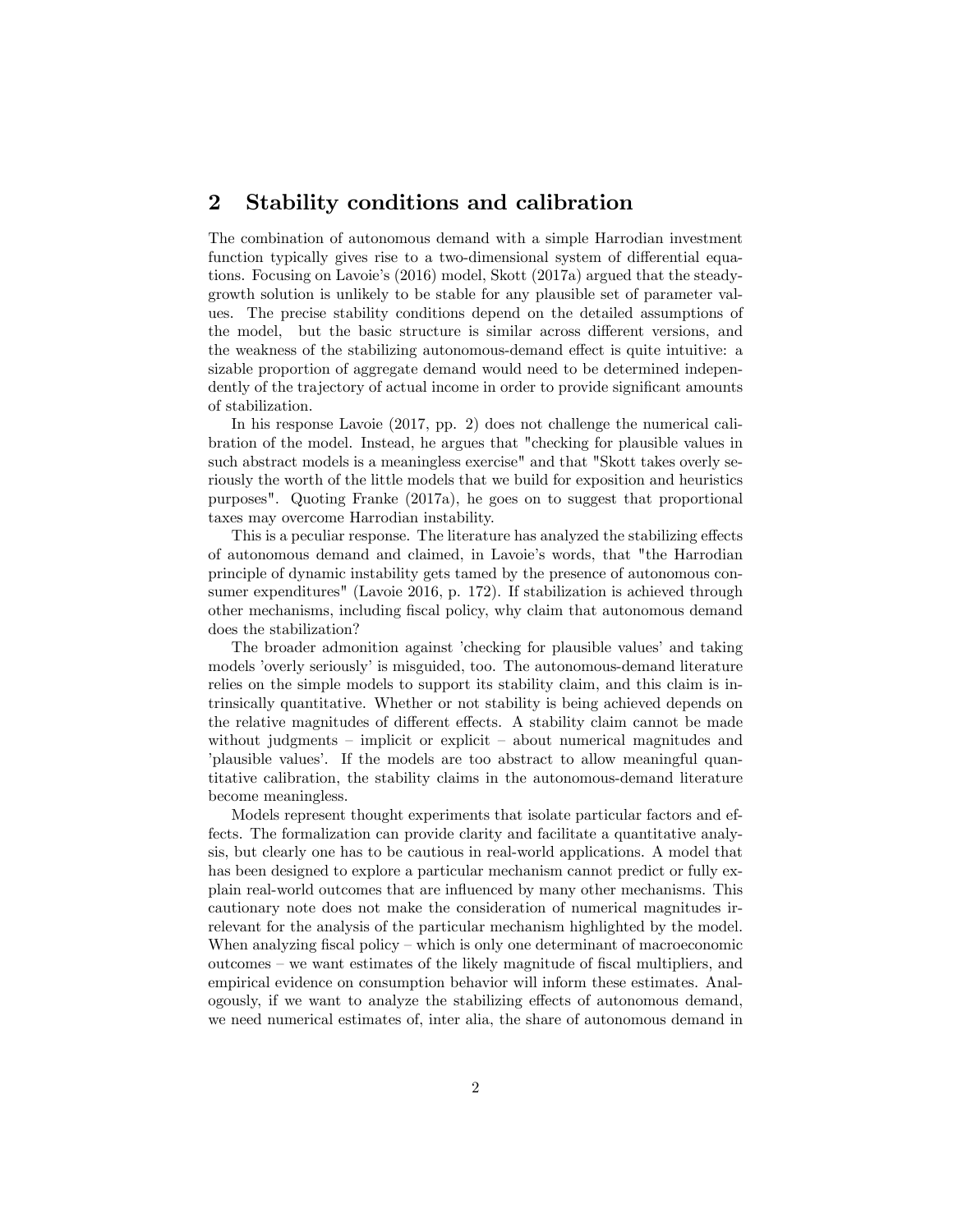total income.<sup>3</sup>

## 3 The exogeneity assumption and 'the long run'

The literature has considered several potential sources of autonomous demand, including exports, private consumption, residential investment and government consumption. I shall discuss each of these in turn.

#### 3.1 Exports

Dutt (2015) and Girardi and Pariboni (2016) are among the studies that include exports as a source of autonomous demand. The rationale may seem obvious and unquestionable: foreign income is an important determinant of exports, and exports make up a significant proportion of aggregate demand in small open economies. There is a problem, however. A single country could be stabilized by exports, but the argument does not carry over to the world economy. For the economic system as a whole there are no exports. An appeal to exports as the source of autonomous demand makes the analysis intrinsically partial, and any attempt to extend the conclusions to the system as a whole would involve a fallacy of composition. Country  $i$  may be stabilized by and have its growth rate determined by the rest of world, but this leaves open the determination of the growth rate in the rest of the world.

Disregarding the partial nature of the analysis, one may question the exogeneity of exports. Foreign income is an important determinant of exports, and if the home country is small, foreign income and its growth rate can be taken as exogenous. But foreign income is not the only determinant of exports: the competitiveness of the domestic export sector also matters, and the real exchange rate can be affected by a range of domestic factors, including interest rates and the level and growth rate of domestic demand.

#### 3.2 Private consumption

Private consumption is at the center of the analysis in Serrano and Freitas (2015a, 2015b), Cesaratto (2015), Pariboni (2016) and Lavoie (2016).

Capitalists  $-$  or more generally, the rich  $-$  can draw on their wealth and need not be income constrained. Indeed, it may seem reasonable to assume that the rich leave some components of their consumption untouched in bad times. But that is not sufficient to make these components autonomous in the sense of the literature. Luxury consumption is notoriously cyclical, and if one component of capitalist consumption (luxury yachts and dinners at Öve star restaurants) adjusts strongly, total capitalist consumption can be income-determined, even if

 $3A$  piecemeal examination of different mechanisms, one at a time, has other limitations. Mechanisms interact, and these interactions can produce unexpected results. As a simple example: two stabilizing mechanisms may destabilize a system if the two mechanisms are applied in combination (Ryoo and Skott 2017, Franke 2017b). The same problem, needless to say, afflicts any partial analysis, whether it is stated verbally or mathematically.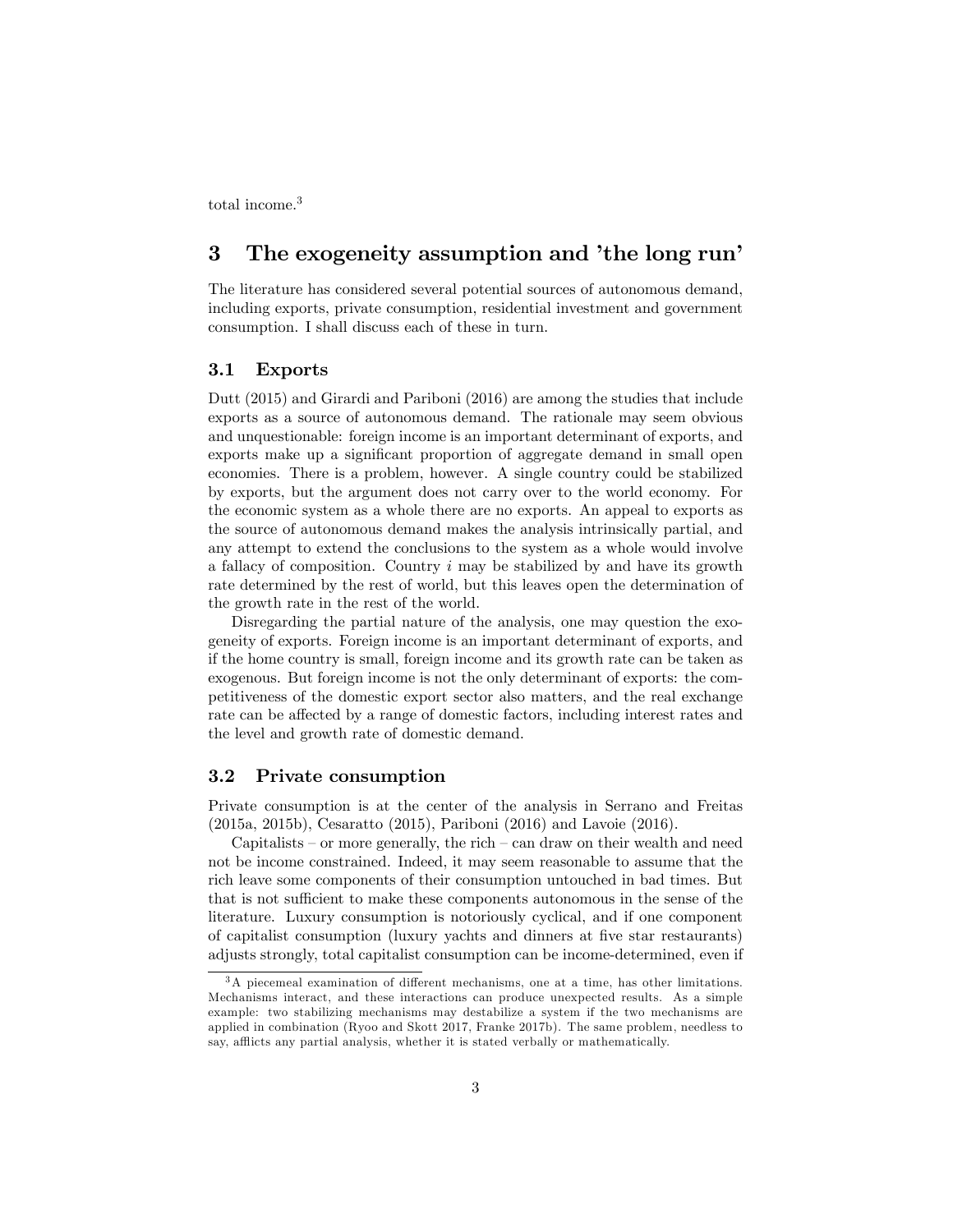other components grow at a relatively constant rate. In fact, it may be difficult to think of any consumption component of the rich that is truly autonomous. Food consumption would be an obvious candidate, but although the rich will never go to bed hungry, the demand for Chateau Lafite or Beluga Caviar may depend heavily on the state of the economy.

It is logically possible, of course, that causation runs from capitalist consumption to aggregate income and that exogenous fluctuations in capitalists consumption drive the business cycle. But the literature has provided no argument to support this hypothesis, and the volatility and procyclicality of luxury consumption suggest that capitalist consumption is influenced by income.<sup>4</sup>

Basic consumption  $-$  the consumption of necessities  $-$  is another possible source of autonomous demand. The quantitative significance of basic consumption depends on the definition of necessities. Defined narrowly as the physiological minimum to ensure survival, the share of basic consumption in income is very small in advanced economies. Basic consumption, moreover, ceases to be autonomous if the sum of basic and discretionary consumption is determined by income. Using a broader social and historical definition of basic consumption, the argument faces another problem: community standards of basic consumption may be autonomous in the short run, but they evolve over time in response to trends in average incomes and consumption. Basic consumption, in other words, is not autonomous from a medium and long run perspective.<sup>5</sup>

Strong empirical evidence could alleviate these concerns, and a study by Wen (2007) has been highlighted by Lavoie (2016) in support of autonomous consumption. Wen Önds that consumption growth Granger causes investment growth, and that the causal relation is unidirectional; investment growth does not Granger cause consumption growth.

The relevance of the Wen study and of Granger causality, more generally, for the issues at hand is unclear. Consider the following variation of the Hicks-Samuelson multiplier-accelerator model:

$$
I_t = \beta_1 Y_{t-1} - \beta_2 Y_{t-2}
$$
  
\n
$$
C_t = \alpha Y_t
$$
  
\n
$$
Y_t = C_t + I_t
$$

Straightforward manipulations imply that the change in investment can be written

$$
\Delta I_t = I_t - I_{t-1} = \frac{\beta_1}{\alpha} \Delta C_{t-1} - \frac{\beta_2}{\alpha} \Delta C_{t-2}
$$

 $^{4}$ In the great recession, according to the Daneshkhu and Simonian (2009),

<sup>&</sup>quot;luxury goods were the worst hit retail category in the last two months of 2008. Sales fell more than 34 per cent between November 1 and December 24, compared to the same period in 2007."

<sup>5</sup> The social determination of basic consumption is noted by Trezzini (2015) and Girardi and Pariboni (2016) . Because of this social determination Trezzini (2015, p. 192) refers to Integrative integration and rather than autonomous demand and explicitly links the movements in structural demand to past incomes.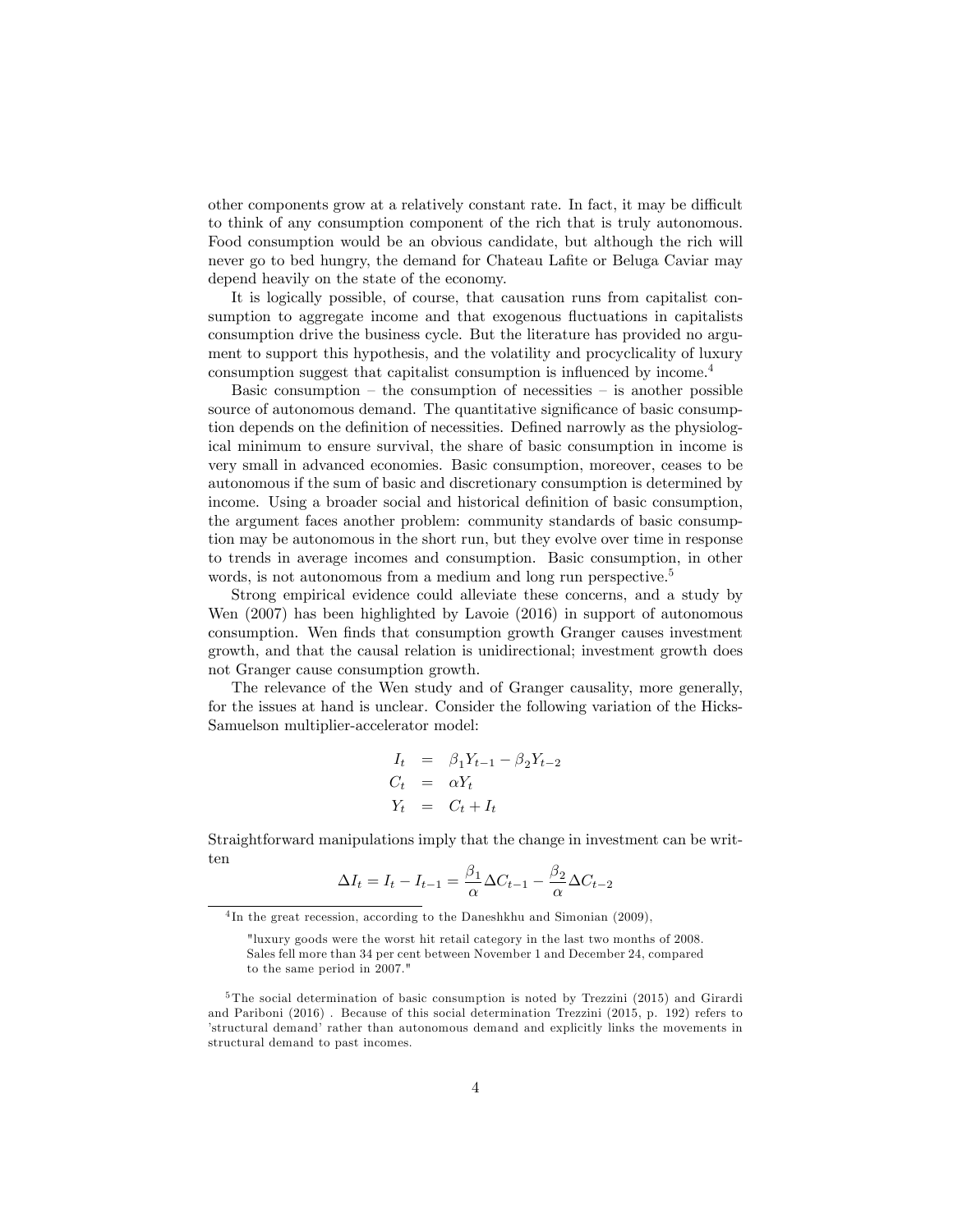The change in consumption is

$$
\Delta C_t = \alpha \Delta Y_t = \alpha (\Delta C_t + \Delta I_t)
$$

or

$$
\Delta C_t = \frac{\alpha}{1 - \alpha} \Delta I_t = \frac{\beta_1}{1 - \alpha} \Delta C_{t-1} - \frac{\beta_2}{1 - \alpha} \Delta C_{t-2}
$$

Granger causality tests along the lines of Wen would show unidirectional causation from changes in consumption to changes in investment. There is no autonomous demand, however; investment is the only predetermined demand component in any short period; the dynamics are driven by investment; and essentially the multiplier-accelerator mechanism represents a simplified version of the Harrodian argument.6

The example is not being offered because it represents a good model of actual income dynamics (it does not). But it provides a simple demonstration that income-determined consumption can be compatible with the absence of any Granger causation from investment growth to consumption growth as well as with Granger causality from consumption growth to investment growth.7 In fact, Granger causality from consumption to investment is exactly what the basic Harrodian argument predicts. In a capitalist economy Örms invest because they believe that investment will generate future profits. Beliefs about the additional profits from new investment, in turn, will be informed by past levels and changes in demand. If consumption follows output closely, the result is Granger causality from consumption to investment.<sup>8</sup>

 $6$ Following Serrano (1995), Serrano and Freitas' (2015) short-run investment function is given by

 $I = hY$ 

The proportional, contemporaneous relation between  $I$  and  $Y$  is unusual, and I know of no compelling reason – empirical or theoretical – for the exclusion of predetermined investment in the short run. Since they exclude lagged income effects on consumption, their model requires some source of autonomous demand in order to produce a positive short-run level of output.

There is no such requirement in the dynamic multiplier-accelerator model. The short-run equilibrium for output is given by

$$
Y_{t} = \frac{\beta_{1}}{1 - \alpha} Y_{t-1} - \frac{\beta_{2}}{1 - \alpha} Y_{t-2}
$$

The stationary solution to this difference equation has  $Y_t = 0$ , but the stationary solution need not be stable. If, say,  $\beta_1/(1 - \alpha) = 2$ ,  $\beta_2/(1 - \alpha) = 0.9975$ ,  $Y_0 = 1$  and  $Y_1 = 1.15$ , the solution can be written

$$
Y_t = 2(1.05)^t - 0.95^t
$$

Thus,  $Y_t$  is positive for all  $t \geq 0$  and asymptotically the growth rate converges to 0.05.<br><sup>7</sup> The dangers of conflating timing with causality have been stressed by Kaldor (1970) and Tobin (1970), among others. Commenting on Friedman, Kaldor (1970, p. 6) noted that

Every schoolboy knows that cash in the hands of the public regularly shoots up at Christmas ... .Nobody would suggest (not even Professor Friedman, I believe) that the increase in note circulation in December is the cause of the Christmas buying spree.

 $8$ Girardi and Pariboni (2016) also examine Granger causality. They find long-run effects of (their definition of) autonomous demand on output but also note evidence "that causality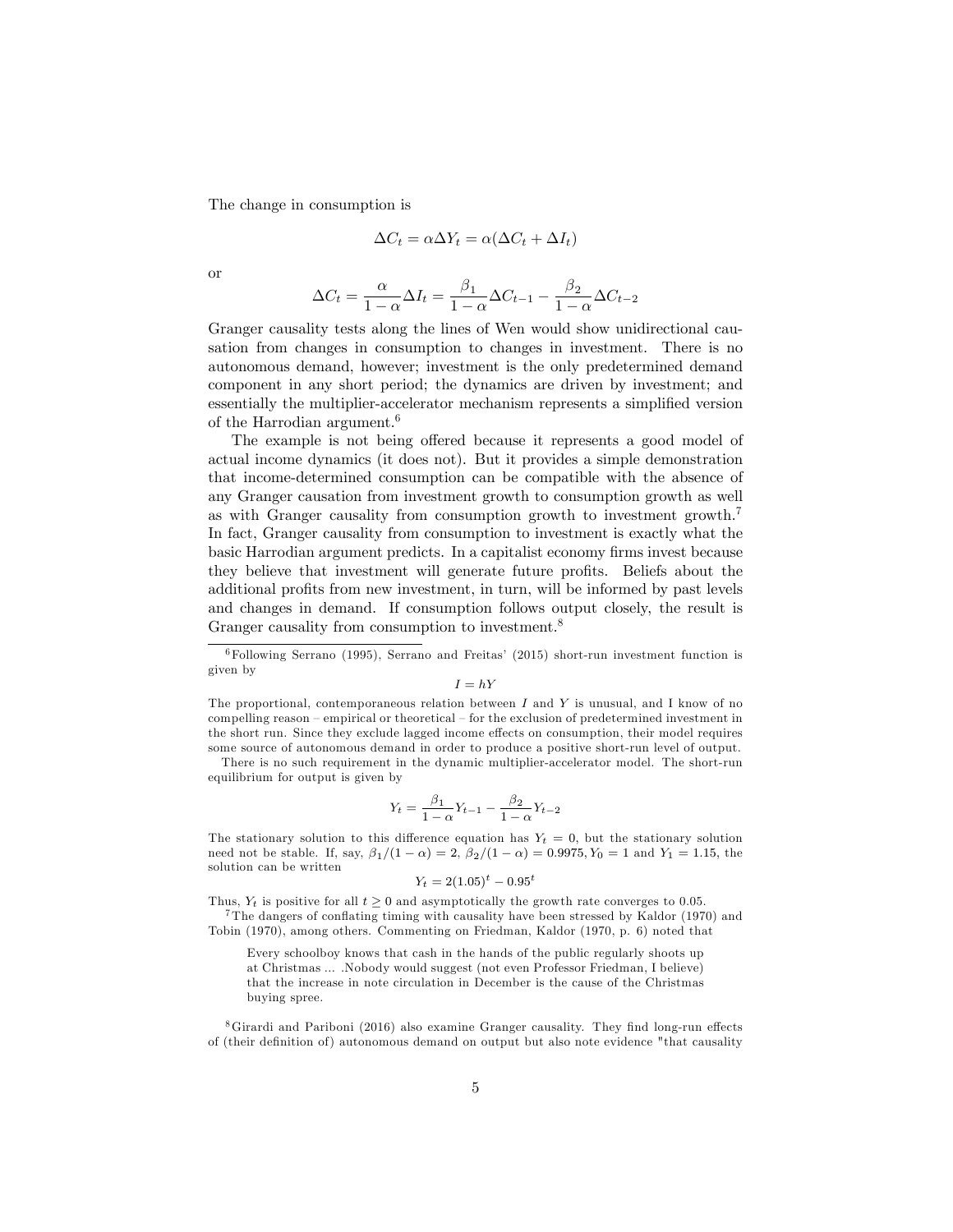#### 3.3 Residential investment

Residential investment is financed largely by credit (mortgages) and as such may seem a promising source of autonomous demand (Fiebiger 2014, Girardi and Pariboni 2016, Lavoie 2016). Residential investment has another potential advantage: if the growth rate of population determines residential investment, a convergence of the growth rate of the economy to the growth rate of residential investment may also equalize the warranted and natural growth rates, using Harrod's terminology. $9$ 

Unfortunately, the notion that residential investment is autonomous and grows at the natural rate does not meet simple behavioral and empirical tests. Residential investment is extremely volatile and bears no resemblance to the simple models in which autonomous demand grows at a constant rate. As with luxury consumption, one could claim that the volatile path of residential investment is indeed autonomous and that residential investment drives both the cycle and long-run growth. But the claim would be farfetched: do households determine their demand for housing independently of their incomes? Are households ability to obtain mortgages independent of their incomes? Have interest rates no effect on residential investment and if they do, are movements in interest rates then also to be seen as independent of movements in aggregate income?

The trend in residential investment could be determined by population growth, even if the short-term volatility fails to be autonomous. The average long-run growth rate of residential consumption, however, is roughly the same as that of GDP, not that of employment or population. This pattern is not surprising. McMansions sprout when economies are booming and interest rates low; young people stay with their parents longer than otherwise when conditions are bad; per capita square footage and amenities increase with per capita income. Demography plays a role in housing demand. But it is a great leap from this observation to a claim that population growth determines the growth in housing demand.10 There is an additional leap in claiming that a change in household spending on housing leaves no effects on household spending on other consumption (that is, that spending on housing is autonomous in the sense of the model).

runs not only from Z to Y, as expected, but also from Y to Z" (p. 13). Another finding shows that changes in the growth rate affect the share of investment in income. This result is what a simple Harrodian argument would predict: if the utilization rate fluctuates around a constant desired value, an increase in the growth rate must raise the investment-output ratio.

<sup>&</sup>lt;sup>9</sup> The natural growth rate – the growth rate of the labor supply in efficiency units – need not be an exogenously given constant. It may, for instance, depend on the emplyment rate, as in Flaschel and Skott (2006).

The equalization of warranted and natural growth rates would produce a constant employment rate in the long run. It would not, however, ensure that the employment rate takes a plausible value, or even that it stays below one.

 $10$  The problem is similar to that which invalidates the use of basic consumption: if the basic need for housing is socially determined, then the medium and long run growth in residential investment cannot be taken as independent of the growth rate of incomes.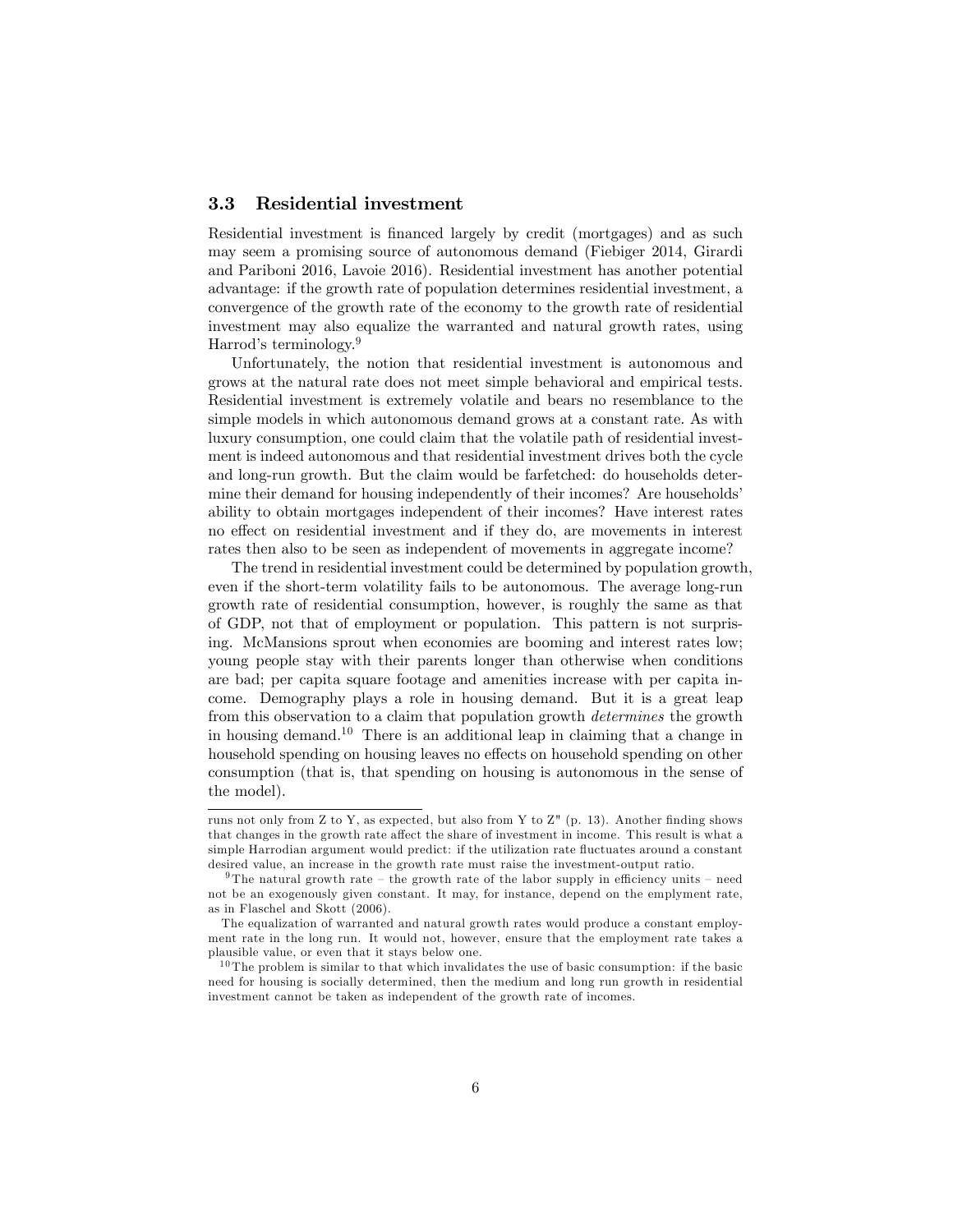#### 3.4 Government consumption

Government consumption is highlighted by Allain (2015a) and Hein (2016) and also included by Dutt (2015), Girardi and Pariboni (2016). As a source of autonomous demand it may seem immune to the problems associated with private consumption and residential investment. Unlike agents in the private sector, the government can tax and print money; absent supply side constraints, government spending could be completely autonomous. Government consumption, moreover, makes up a significant proportion of aggregate demand in most advanced economies.

The fact that government spending could be autonomous does not imply that it is useful to approach government spending (and fiscal policy, more generally) in this way. Governments may have the ability to set fiscal policy independently of movements in other components of aggregate demand, but is there any evidence that this is how governments actually operate? And disregarding the descriptive accuracy with respect to actual behavior, are there good reasons to recommend autonomous spending policies of this kind?

There is no doubt that government consumption  $-$  and fiscal and monetary policy, more broadly  $-$  can be stabilizing. In fact, capitalist economies may not be viable without this stabilizing ináuence from a non-capitalist sector; I shall return to this issue in section 5. But a stabilizing government does not imply the long-run exogeneity of government consumption. Policy makers have not increased government consumption at a constant, exogenously given growth rate. The growth rate of government consumption varies. Some of the variations may be deemed autonomous from a short and medium run perspective; examples include changes in defense spending associated with military conflicts or changes in public education following a change of government. Other variations, however, are closely related to advances in income and technology; an example could be increases in health spending as new treatments become available. Some changes in government consumption, finally, represent discretionary stabilization policy; stimulus packages like the American Recovery and Reinvestment Act of 2009 exemplify this category. Tax revenues also exhibit variations, both as a result of automatic stabilizers and because of discretionary policy.

Overall, the exogeneity assumption does not match actual government behavior. Prescriptively, it would also be hard to justify policies that set government consumption and other Öscal parameters without any feedback from the performance of the economy. The appropriate size of the public sector is contentious, but it is hard to see how the desirability of any given amount of government consumption can be discussed without reference to aggregate income. The assumption of an exogenously given growth rate therefore seems misguided. Fiscal policy, moreover, may be needed for Keynesian reasons. It may make sense for believers in the stability and optimality of market outcomes to follow Friedman and advocate simple policy rules of this kind. But matters are different if markets are prone to instability and lead to poor outcomes. Under these conditions there is a need for well-designed policy intervention. Lernerís (1943) notion of functional finance embodies this view: fiscal and monetary pol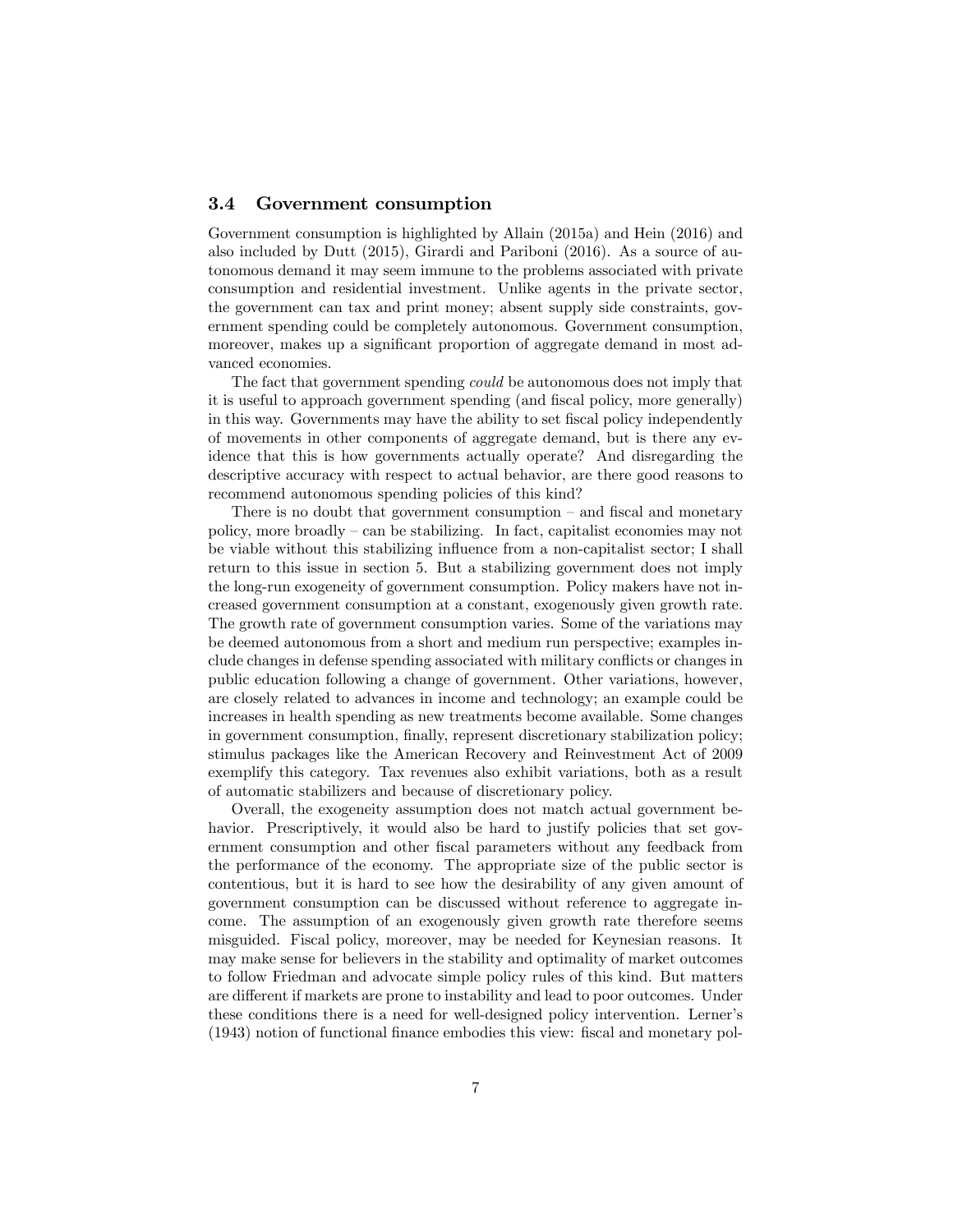icy should be adjusted so as to maintain full employment and a desirable level of investment.<sup>11</sup> This approach is very different from simply assuming exogenous trajectories for government consumption and other fiscal parameters.

#### 4 Medium-run interpretations

Several contributors have suggested that the exogeneity of the growth rate of autonomous demand should be viewed as a medium-run phenomenon. Lavoie (2016) concedes that "in the long run there is no truly exogenous variable" (p. 194) and suggests that "neo-Kaleckian authors never had a long-run steady state in mind" (p. 175). Pariboni (2016, p. 222) is more specific, arguing that autonomous demand and the supermultiplier may "help explaining specific periods, episodes or modes of accumulation (and the seeds of forthcoming crises) within them as, for instance, the consumer debt-led growth of the *'Great* Moderation' era that preceded the 'Great Recession'".

A short- and medium-run interpretation of the autonomous-demand argument raises several questions. If short- and medium-run shocks to autonomous demand are to exert a stabilizing effect on an economy that suffers from Harrodian instability then somehow the timing and magnitude of the shocks must match the needs of the economy; a positive shock to autonomous demand, for instance, is destabilizing in an overheating economy that experiences upward instability. It is not clear why the pattern of shocks would tend to be stabilizing if the shocks are exogenous. The question is not whether exogenous demand shocks can hit the economy and have induced effects on investment. Of course they can. The question is whether housing bubbles, military buildups or other autonomous movements in demand can be expected to stabilize a Harrodian economy.

Could it not be argued that long-run analysis becomes irrelevant in a world of fundamental uncertainty, that a medium-run analysis of the effects of exogenous movements in autonomous demand is all we need, and that the literature has provided this kind of medium run analysis?<sup>12</sup> This argument may seem appealing, but it is unsustainable as a defense of the autonomous demand literature: the literature on autonomous growth has itself been cast in terms that are intrinsically long run.

Assuming that autonomous demand grows at a constant rate, the literature has examined the existence and local stability properties of a steady growth path in which all components of demand  $-$  autonomous as well as induced ñ grow at this constant rate. Intuitively, a medium-run interpretation of this approach would suggest that the effects of a financial bubble (or other temporary shocks) can be analyzed by focusing on the steady-growth implications that

 $11$  Ryoo and Skott (2013, 2017) analyze functional finance in a stock-flow consistent corporate economy; see Skott (2016) for a broader discussion of fiscal policy and public debt in relation to 'secular stagnation'.

 $12$  Dutt (1997), Hein (2014) and Lavoie (2016), among others, appear to be making an argument along these lines.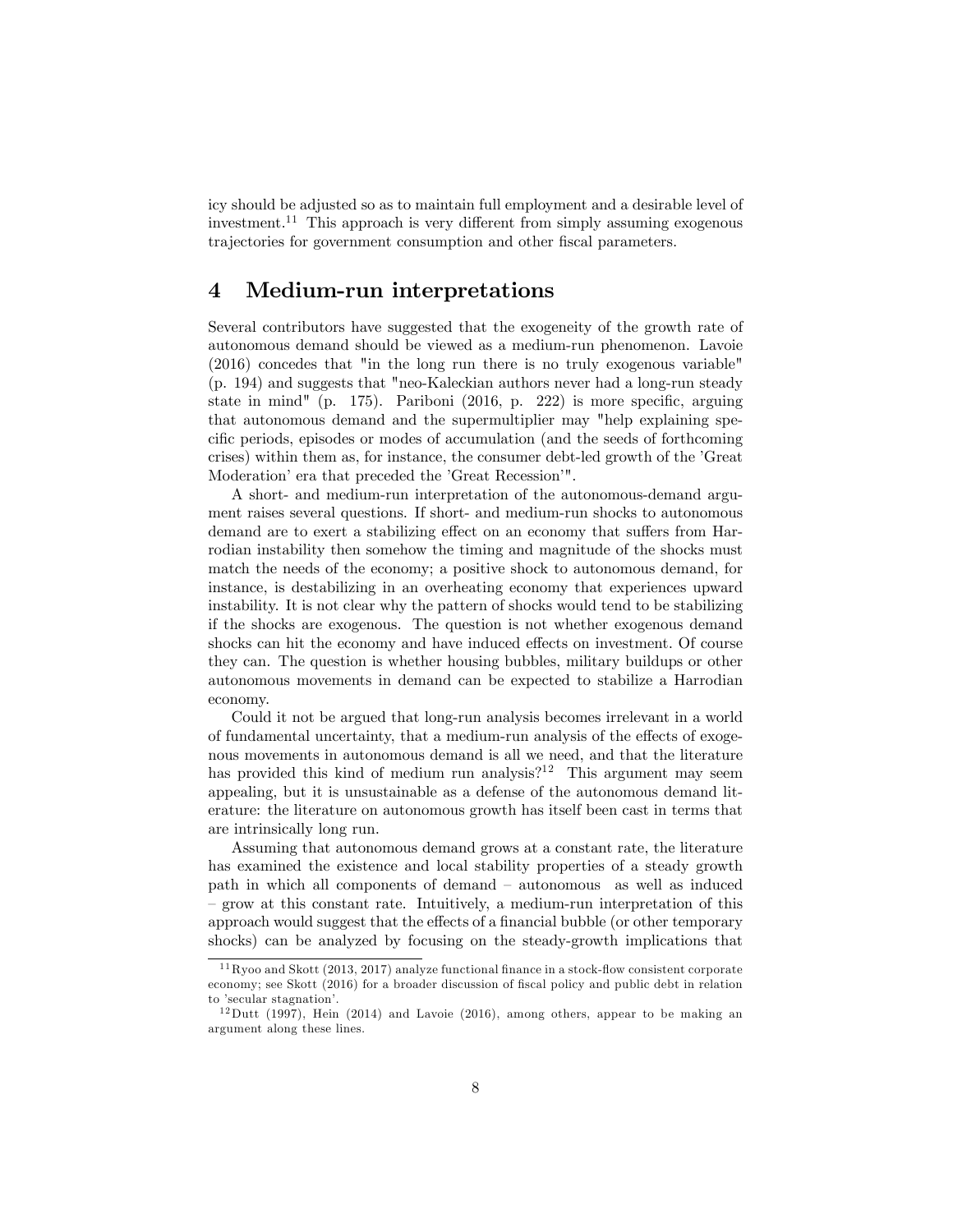would follow if the financial bubble were to last forever. The bubble will not last forever, and these steady-growth implications are of little interest unless the convergence to steady growth is fast. The convergence, however, cannot be fast. Fast adjustments to steady growth would require that accumulation respond quickly to changes in aggregate demand, and fast adjustment in accumulation is destabilizing in a Harrodian setting.<sup>13</sup> The model cannot produce both fast adjustment and stability.

The broader claim about the irrelevance of long-run analysis under conditions of fundamental uncertainty must also be rejected. Needless to say, the long-run dynamics of a stylized model will never get to be played out in their pure form in any real economies. We can be sure that unexpected events will intervene; new inventions may revolutionize production, political movements may force radical shifts in the legal and institutional framework of the economy, or wars may throw an economy into turmoil. But uncertainty and the knowledge that 'something' is bound to happen do not justify a neglect of the medium- and long-term consequences of the mechanisms that are being studied. Fundamental uncertainty, for instance, does not imply that we should ignore the long-run effects of carbon emissions. A large meteor may destroy all life or a genius may come up with a magic solution that eliminates the ill effects of carbon emissions. But these uncertainties do not justify a focus on the short run and a neglect of the long-run consequences of emissions.

#### 5 Labor markets and the supply side

So far, the argument has been negative: the autonomous-demand literature has not, in my view, provided a convincing theory of long-run growth and, more specifically, a way to reconcile Harrodian investment dynamics with the stylized facts. But a stripped-down Harrodian model of the goods market also fails to provide a good story for real-world economies: we do not generally observe cumulative divergence from steady growth. Advanced economies fluctuate, but the movements in the employment rate typically stay within a relatively narrow range.

The conversion of Harrodian instability into bounded fluctuations can be explained by feedback effects from the labor market and policy intervention. Consider a process of upward Harrodian divergence. Utilization rates above the desired level lead to rising accumulation rates which boost aggregate demand and raise utilization even further. This process is subject to obvious supply-side limits: there is an upper limit on the utilization rate, and prolonged periods of high growth will run into labor constraints. These supply-side constraints influence firms' investment and price/output decisions. Why invest in new capacity if it is becoming increasingly difficult to find workers to operate the new capacity? Why try to expand output if tight labor markets make it impossible to attract workers without having to raise wages above what other Örms are paying? More generally, as emphasized by Marx and Kalecki, high employment

 $13$  Skott (2017a) considers this issue a greater detail with respect to Lavoie's (2016) model.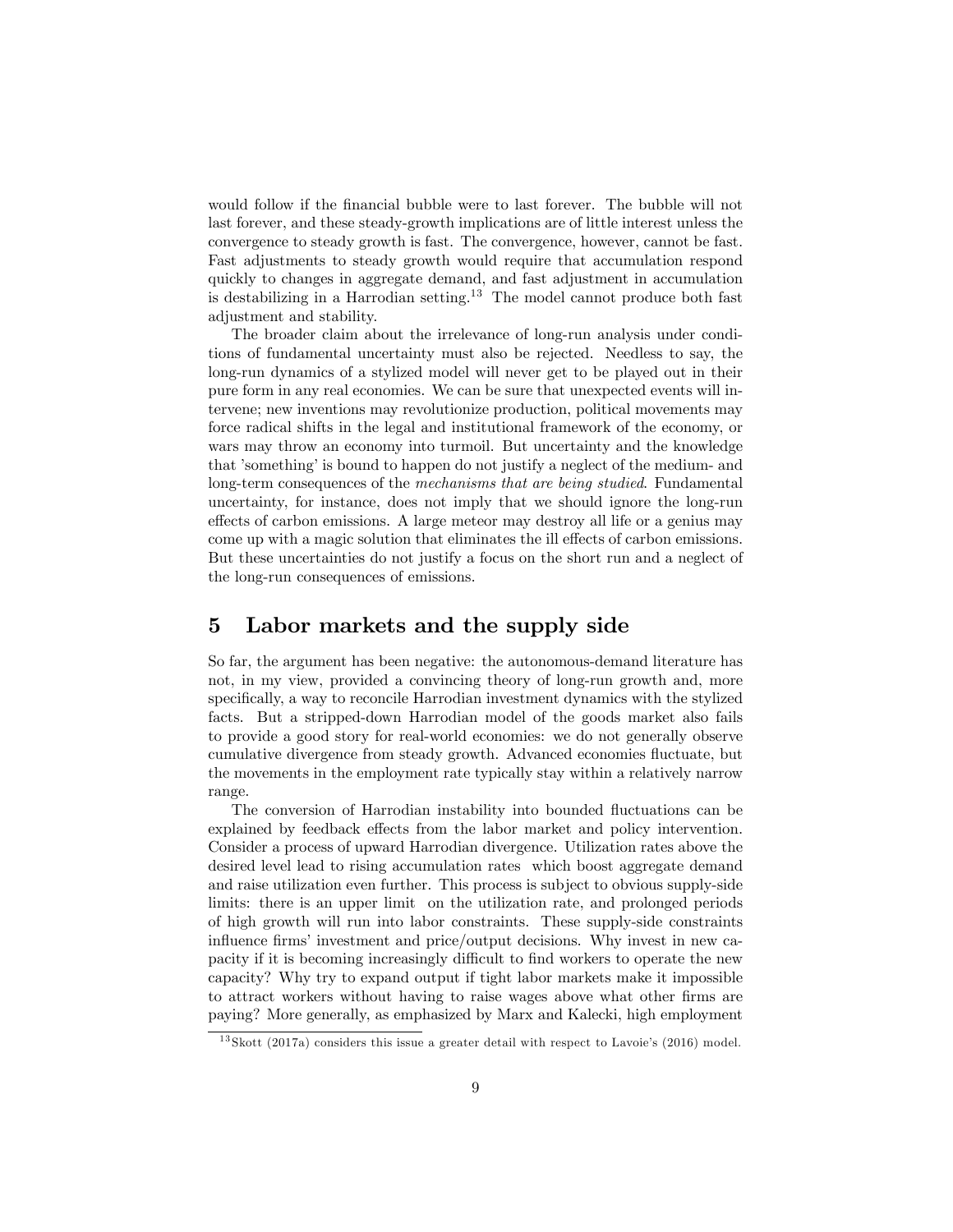can be bad for 'discipline in the factories' (Kalecki 1943) and depress firms' employment and investment decisions. In short, the supply side in a broad sense provides a ceiling on upward divergence through a variety of mechanisms.

It is harder to establish a floor under the downturn. The same factors that establish the ceiling will work in reverse. When unemployment is high, firms can pick and choose from an ample supply of well-qualified workers, and the general business climate will benefit from weak and disciplined workers. Using US data, Skott and Zipperer  $(2012)$  find negative effects of the employment rate on both the accumulation rate and the growth rate of output. Other endogenous mechanism may supplement these forces. Skott (1989, p. 242) considers the possibility that "low rates of employment cause an upsurge in small scale business" and that the employment rate may "influence the share of saving in income (low employment rates implying low shares of saving)".14 But the built-in feedback effects may be too weak to stabilize a pure capitalist economy and insure against a complete collapse (Skott 1989, Nakatani and Skott 2007). This conclusion is not invalidated by real-world evidence: empirically, the world has never seen a pure capitalist economy. Non-capitalist sectors  $$ traditional agriculture, for instance, or a public sector  $-\text{ have always coexisted}$ with the capitalist sector. As pointed out by Cesaratto (2015), Luxemburg and Kalecki are among the writers who have emphasized the importance of these external sectors.

The public sector is the largest and most promising external sector in advanced economies, and Fazzari et al. (2013) introduce government consumption as a floor under the downturn in a Harrodian model. They take the growth rate of government consumption to be exogenous, and in this respect their argument follows an autonomous-demand approach. There is no convergence to steady growth, however. Instead, a full-employment ceiling is used to curtail upward divergence, and the model generates endogenous cycles. This cyclical property does not require the equality between the growth rate of autonomous demand and the natural growth rate. But the predicted growth pattern "seems somewhat unrealistic" (Fazzari et al., 2013, p.17) unless the growth rate of autonomous demand is assumed equal to the natural rate of growth. There would be no reason for this condition to hold if the growth of government consumption were exogenous. But policy is not set independently of the evolution of incomes and employment. It responds to movements in the employment rate as well as to movements in inflation and other variables that are affected by employment.

The feedback effects from the labor market to firms' employment and investment decisions and to economic policy counteract Harrodian instability, prevent cumulative divergence, and equalize the warranted and natural growth rates. The autonomous-demand literature has largely ignored these feedback effects. It seems that for some reason the effects are seen as un-Keynesian or insufficiently heterodox. Following Garegnani, Cesaratto (2015, p. 154) defines the Keynesian Hypothesis' as the idea that "investment is, in both the long run

<sup>1 4</sup> See Allain (2015b) for a recent model in which the average saving rate depends on the employment rate.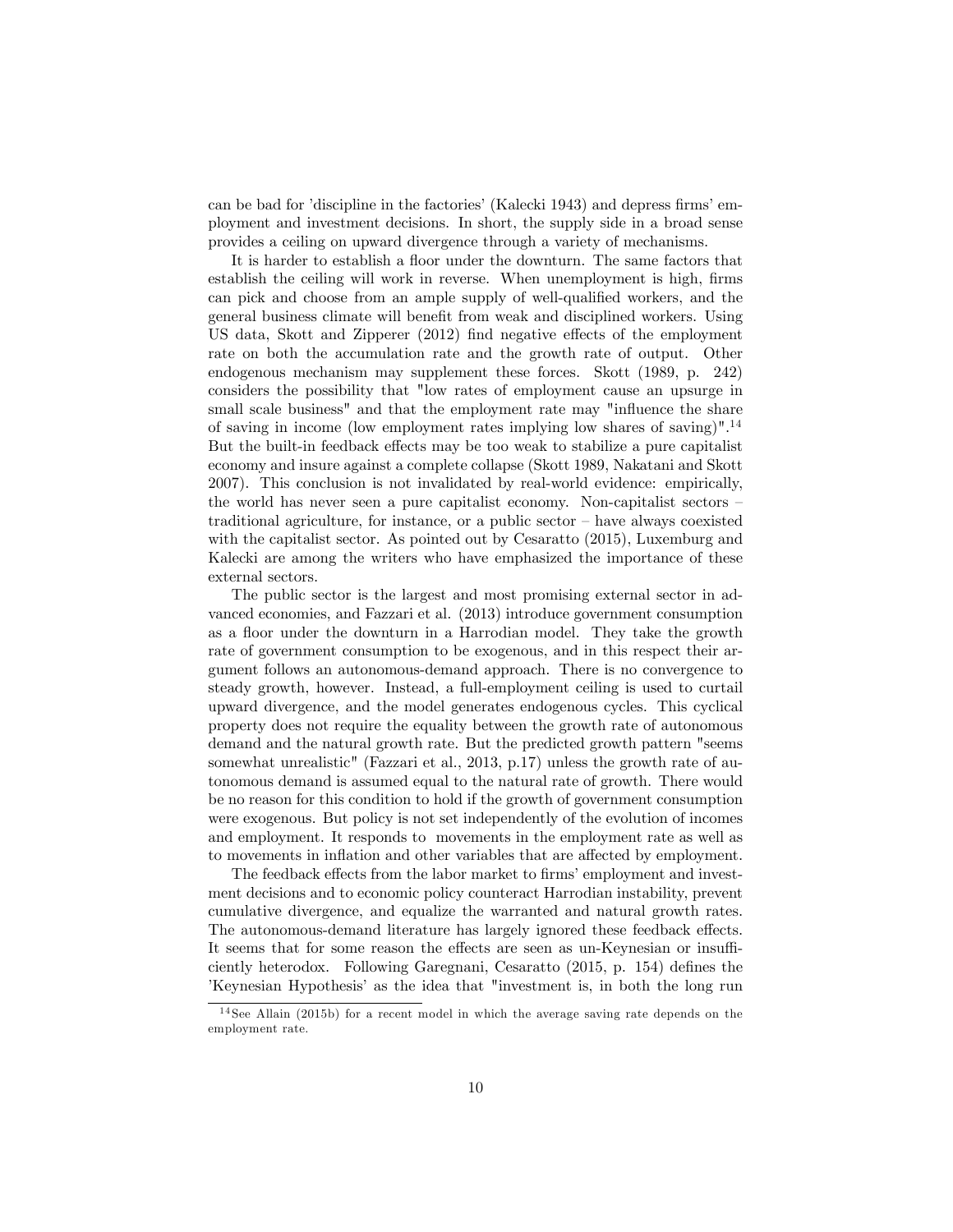and the short run, independent of the savings that would be forthcoming from the normal utilisation of productive capacity". Autonomous demand, he argues, "overcomes the formal deficiencies of previous models" (p. 178) and makes it possible to extend this hypothesis to the long run. Serrano and Freitas (2015b) suggest that the introduction of autonomous demand represents a "true heterodox alternative" because it allows for a "reconciliation of demand-led growth, exogenous distribution and a tendency to normal degree of capacity utilization" (p. 17). Lavoie (2016) repeatedly highlights the ability of the autonomousdemand approach to safeguard the main Keynesian message and concludes that "the paradox of thrift or the paradox of costs can be preserved ... by taking into account an autonomous growth component" (p. 195).

These are curious arguments. Why is it desirable to have models in which investment is independent of saving in the long run? Saving decisions influence aggregate demand, and any reasonable theory will imply that sustained changes in aggregate demand affect investment (as implied by both neo-Kaleckian and Harrodian growth models). Investment may be largely predetermined in the short run, but investment is induced  $\sim$  and influenced by changes in saving rates  $-$  as soon as we move beyond the short run.

Why is an exogenous distribution of income particularly Keynesian and heterodox? More importantly, why is it sensible to assume that the distribution of income is independent of income and employment? Must true heterodox alternatives exclude a Marxian emphasis on the role of the reserve army of labor and its possible effects on income distribution and accumulation? Indeed, if Keynesian theory requires an exclusive focus on the demand side of the goods market, then Keynes himself would make a poor Keynesian.

Why single out autonomous-demand models for their ability to produce level effects that fit the 'paradox of thrift' and the 'paradox of cost'? The paradox of thrift – the contractionary effect of a rise in the saving rate – can be found in models based on feedback effects from the labor market (e.g. Skott  $(1989, 2015)$ ) and von Arnim and Barrales (2015)). In these models an increase in the saving rate reduces the employment rate and generates a level effect of the same kind as the one that can be found in the models with autonomous demand. The paradox of cost  $-$  a positive effect of a rise in the real wage on profits  $-$  ceases to be welldefined if the real wage is itself an endogenous variable (Skott 2017b). One can examine, however, the effects of changes in parameters that influence wage and price determination. As an example, an increase in the degree of competition (a reduction, ceteris paribus, in the markup and an increase in real wages) leads to a rise in employment and profits in Skott (1989). Thus, autonomous demand is neither necessary nor sufficient to 'safeguard Keynesian conclusions'. But needless to say, the safeguarding of specific, desirable conclusions  $\overline{\phantom{a}}$  whether Keynesian, Marxian or neoliberal  $-$  is not a good criterion for model selection. The case for including the supply side and economic policy rests on behavioral plausibility and empirical evidence.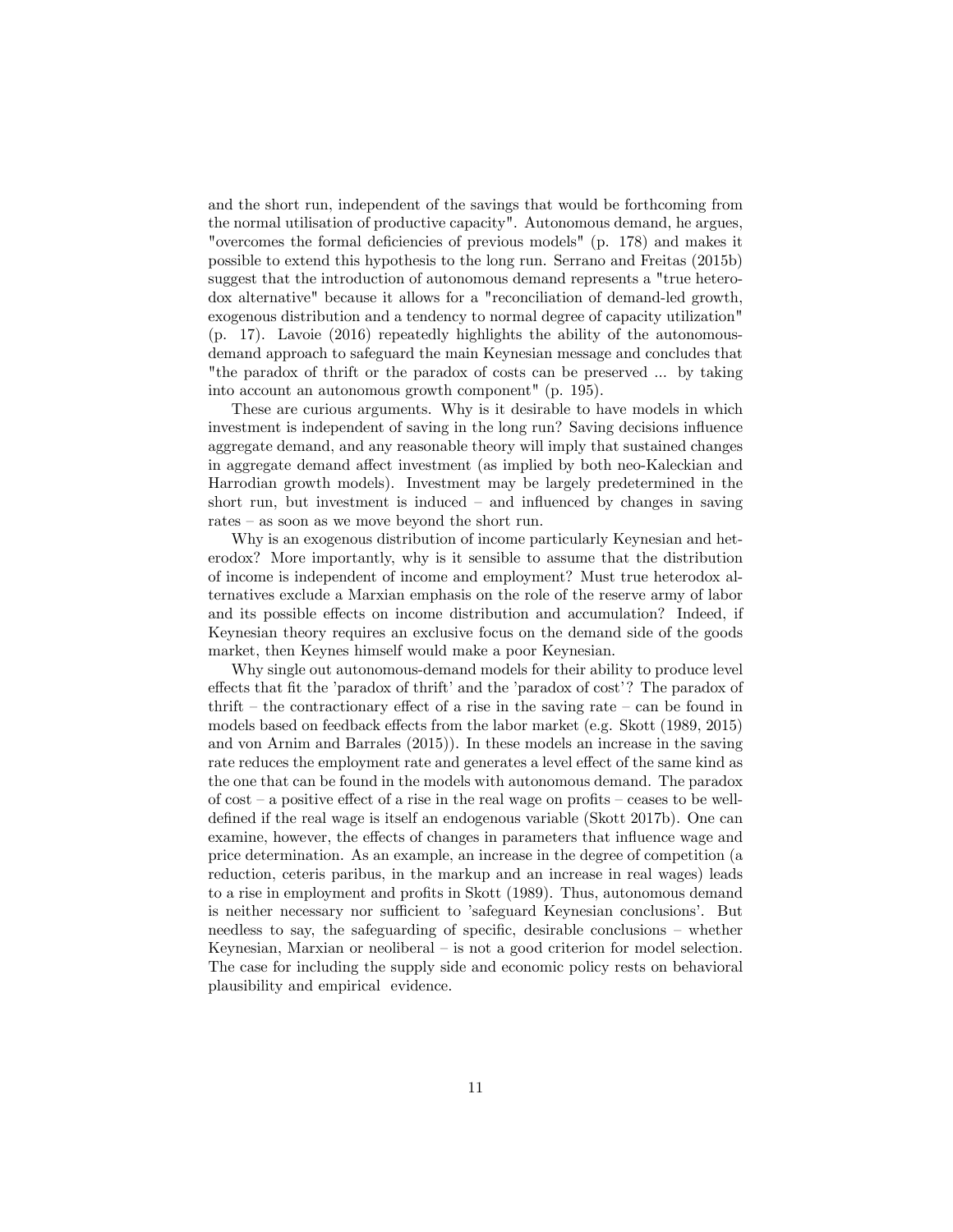## 6 Conclusion

The literature on autonomous demand accepts the Harrodian investment argument. In order to stabilize the Harrodian dynamics, however, the share of autonomous demand would need to be very high. More importantly, the literature is built on a premise that is shaky, both theoretically and empirically: it is unclear why the trajectory of a significant proportion of aggregate demand would be independent of past, current and expected future income.

There is no doubt that autonomous forces influence demand in the short and medium run. Demand shocks can take a variety of different forms, and the effects can be important. But there is no reason why a stream of short and medium run exogenous shocks should offset Harrodian instability and adjust the actual growth path towards the (time-varying) warranted path. The autonomous demand literature, moreover, has been intrinsically long run: its focus on steady growth paths in which the growth rates of all other components of demand have adjusted to the growth of autonomous demand is inconsistent with a medium-run perspective.

There are other ways to reconcile the Harrodian dynamics with the evidence. Changes in labor market conditions influence economic policy and affect firms' output and investment decisions as well as income distribution and saving. These feedback effects from the labor market can convert the Harrodian instability into persistent fluctuations. Post-Keynesian macroeconomists sometimes seem to have an aversion to any supply-side argument, including feedback effects from the labor market. This aversion can make the autonomous-demand mechanism seem attractive, but the aversion is hard to understand. The labor market and the supply side matter, and there is nothing particularly Keynesian about an exclusive focus on the demand side of the goods market.<sup>15</sup> Keynesians rightly criticize contemporary macroeconomics for its neglect of aggregate demand. The answer is not to adopt a reverse Sayís law and assume that whatever is demanded can and will be supplied.

#### References

- [1] Allain, O. (2015a) Tackling the instability of growth: a Kaleckian-Harrodian model with an autonomous expenditure component , Cambridge Journal of Economics, 39  $(5)$ , pp. 1351–1371.
- [2] Allain, O. (2015b) "Demographic Growth, Harrodian (In)Stability and the Supermultiplier". Mimeo (paper presented at the 19th Conference of the Research Network Macroeconomics and Macroeconomic Policies (FMM), Berlin, October 2015.
- [3] Auerbach, P. and Skott, P. (1988) "Concentration, competition and distribution". International Review of Applied Economics, 2, pp. 42–61.

 $15$  The need for greater attention to the supply side has been pointed out by, among others, Palley (2002) and Setterfield (2013).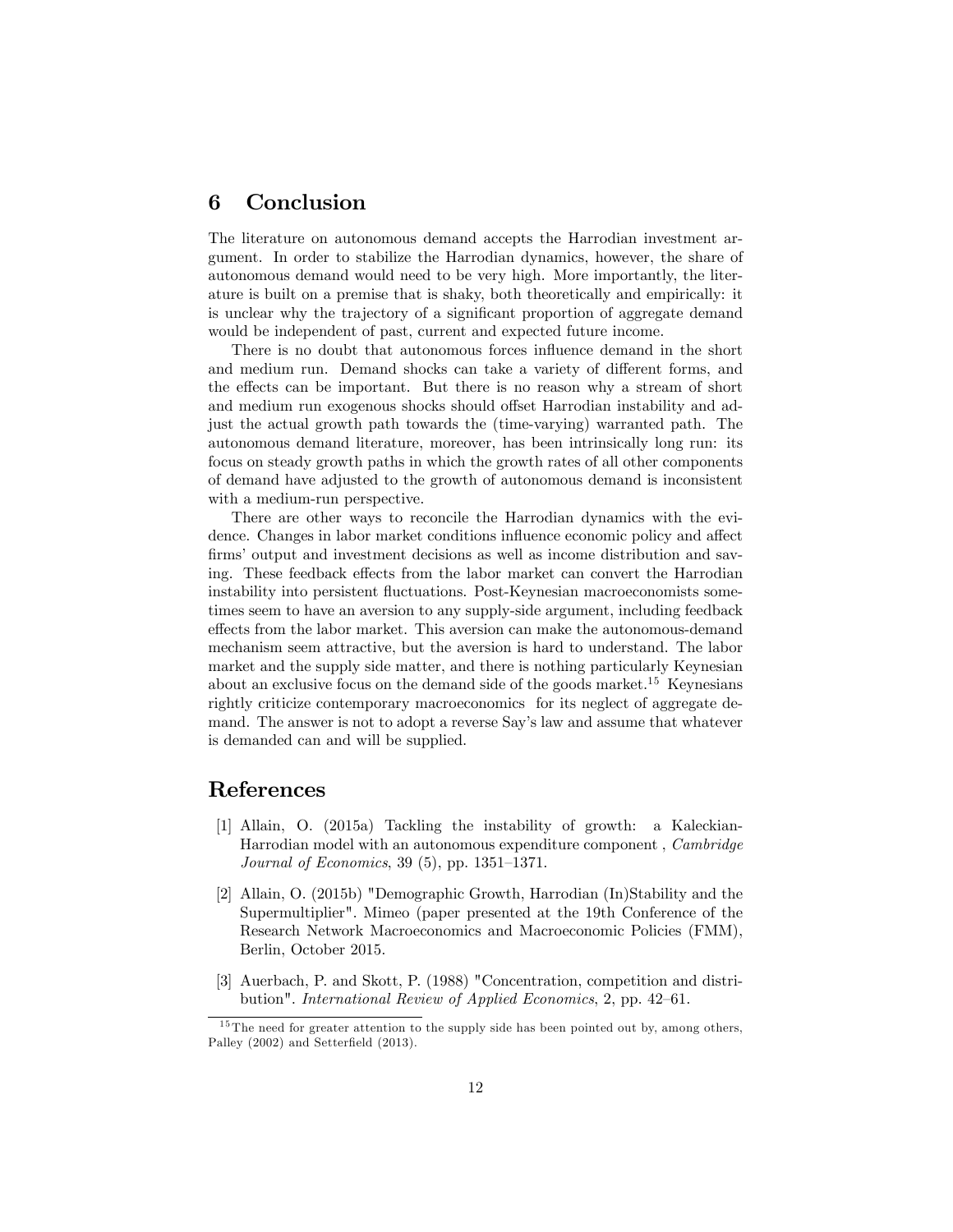- [4] Cesaratto, S.  $(2015)$  "Neo-Kaleckian and Sraffian controversies on the theory of accumulation". Review of Political Economy, 27(2), pp. 154-182.
- [5] Committeri, M. (1986) "Some comments on recent contributions on capital accumulation, income distribution and capacity utilization". Political Economy: Studies in the Surplus Approach,  $2(2)$ , pp. 161–86.
- [6] Daneshkhu, S. and Simonian, H. (2009) "Luxury goods succumb to the cycle". Financial Times, http://www.ft.com/intl/cms/s/0/7702cf42-f153- 11dd-8790-0000779fd2ac.html#axzz3x8lf4iC5
- [7] De-Juán,  $\dot{\text{O}}$ . (2005). "Paths of accumulation and growth: towards a Keynesian long period theory of output". Review of Political Economy, 17(2), pp. 231-252.
- [8] Dumenil and Levy (1999) "Being Keynesian in the short term and classical in the long term: the traverse to classical long-term equilibrium". Manchester School, 67 (6), pp. 684-716.
- [9] Dutt, A.K. (1984) "Stagnation, income distribution and monopoly power". Cambridge Journal of Economics, 8, pp. 25-40.
- [10] Dutt, A. K. (1997) "Profit-rate equalization in the Kalecki-Steindl model and the overdetermination problem". Manchester School, 65  $(4)$ , pp. 443-51.
- [11] Dutt, A.K. (2015) "Growth and distribution with exogenous autonomous demand growth and normal capacity utilization". Mimeo (paper presented at the Workshop on Analytical Political Economy, Tohuko University, November 2015).
- [12] Fazzari, S.M., Ferri, P.E., Greenberg, E.G. and Variato, A.M. (2013) "Aggregate demand, instability and growth". Review of Keynesian Economics, 1(1), pp. 1-21.
- [13] Fiebiger, B. (2014) "Semi-autonomous household expenditures as the causa causans of postwar U.S. business cycles: the stability and instability of Luxemburg-type external markets". Mimeo.
- [14] Flaschel, P. and Skott, P.  $(2006)$  "Steindlian models of growth and stagnation." Metroeconomica, 57 (3), pp. 303-338.
- [15] Franke, R. (2015) "Can Monetary Policy Tame Harrodian Instability?". Mimeo, University of Kiel.
- [16] Franke, R. (2017a) "A simple approach to overcome the problems arising from the Keynesian stability condition". European Journal of Economic and Economic Policies: Interventiion, forthcoming.
- [17] Franke, R. (2017b) "On Harrodian Instability: Two Stabilizing Mechanisms May Be Jointly Destabilizing". Mimeo, University of Kiel.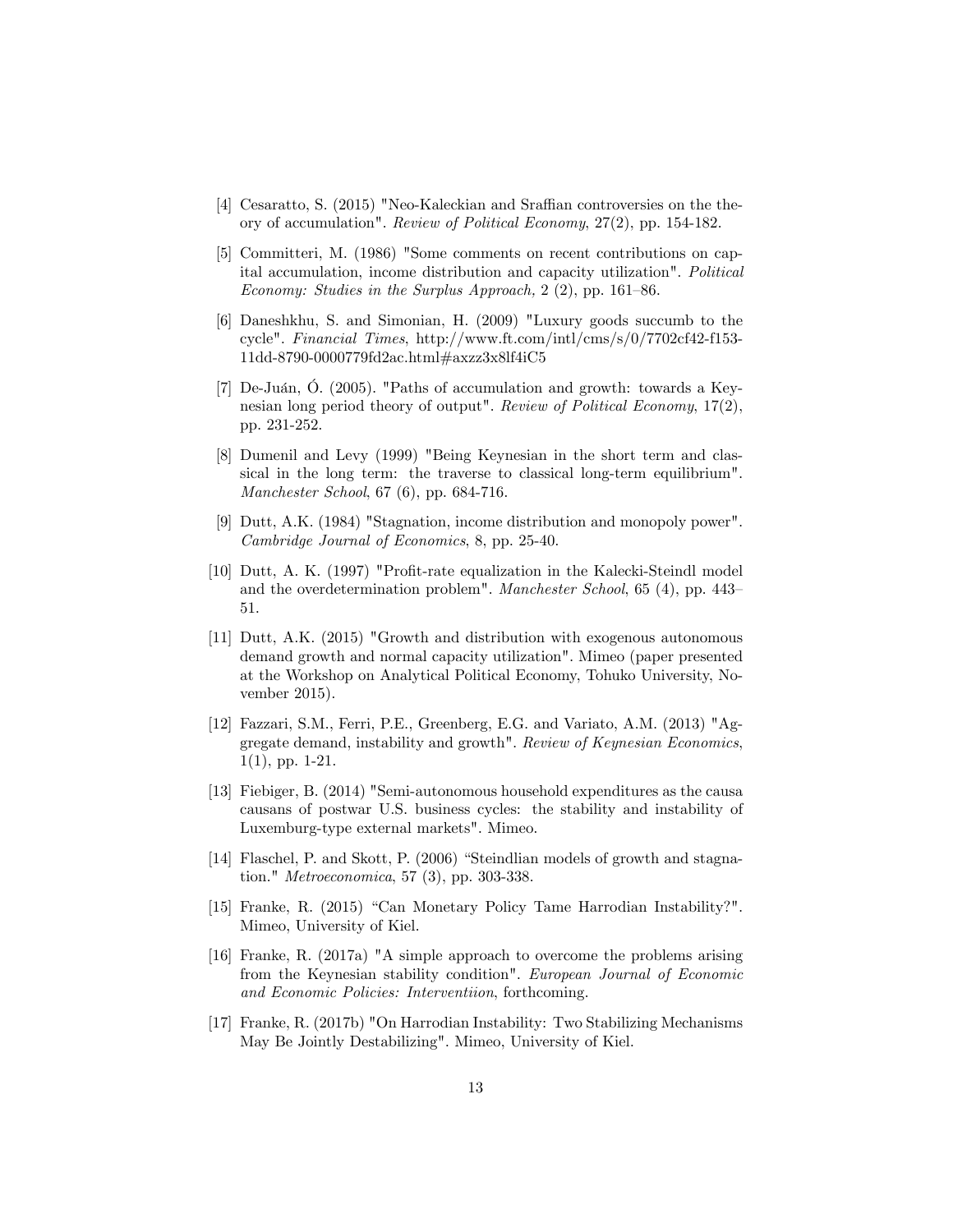- [18] Girardi, D., Pariboni, R.  $(2016)$  "Long-run effective demand in the US economy: an empirical test of the Sraffian supermultiplier". Review of Political Economy, dx.doi.org/10.1080/09538259.2016.1209893.
- [19] Hein, E. (2014) Distribution and Growth After Keynes. Elgar.
- [20] Hein, E. (2016) "Autonomous government expenditure growth, deficits, debt and distribution in a neo-Kaleckian growth model". CreaM Working Paper Series 2/2016, Università degli Studi di Cassino.
- [21] Kaldor, N. (1970) "The New Monetarism". Lloyds Bank Review, 97, pp. 1-18.
- [22] Kalecki, M (1943) "Political aspects of full employment". Reprinted in M. Kalecki, Selected essays on the dynamics of the capitalist economy, Cambridge: Cambridge University Press, 1971.
- [23] Kurz, H. (1986) "Normal positions and capital utilization". Political Economy, 2, pp. 37-54.
- [24] Lavoie, M. (2016) "Convergence towards the normal rate of capacity utilization in neo-Kaleckian models: the role of non-capacity generating autonomous expenditures". Metroeconomica, 67(1), pp. 172-201.
- [25] Lavoie, M. (2017) "Prototypes, reality and the growth rate of autonomous consumption expenditures: a rejoinder". Metroeconomica, doi.10.1111/meca.12152.
- [26] Lerner, A.P. (1943) "Functional Finance and the Federal Debt". Social *Research*,  $10(1)$ , pp. 38-51.
- [27] Marglin, S., Bhaduri, A. (1990): 'Profit Squeeze and Keynesian Theory', in Marglin, S., Schor, J. (eds): The Golden Age of Capitalism - Reinterpreting the Postwar Experience, Clarendon, Oxford.
- [28] Nakatani, T. and Skott, P.  $(2007)$  "Japanese Growth and Stagnation: A Keynesian Perspective". Structural Change and Economic Dynamics, Vol. 18 (3), pp. 306-332.
- [29] Palley, T. (2002) "Pitfalls in the theory of growth: an application to the balance-of-payments-constrained growth model". In M. Setterfield (ed.) The economics of demand-led growth. Elgar.
- [30] Pariboni, R. (2016) "Household consumer debt, endogenous money and growth: a supermultiplier-based analysis. PSL Quarterly Review, 69(278), pp. 211-233.
- [31] Rowthorn, B. (1981): 'Demand, real wages and economic growth'. Thames Papers in Political Economy, autumn.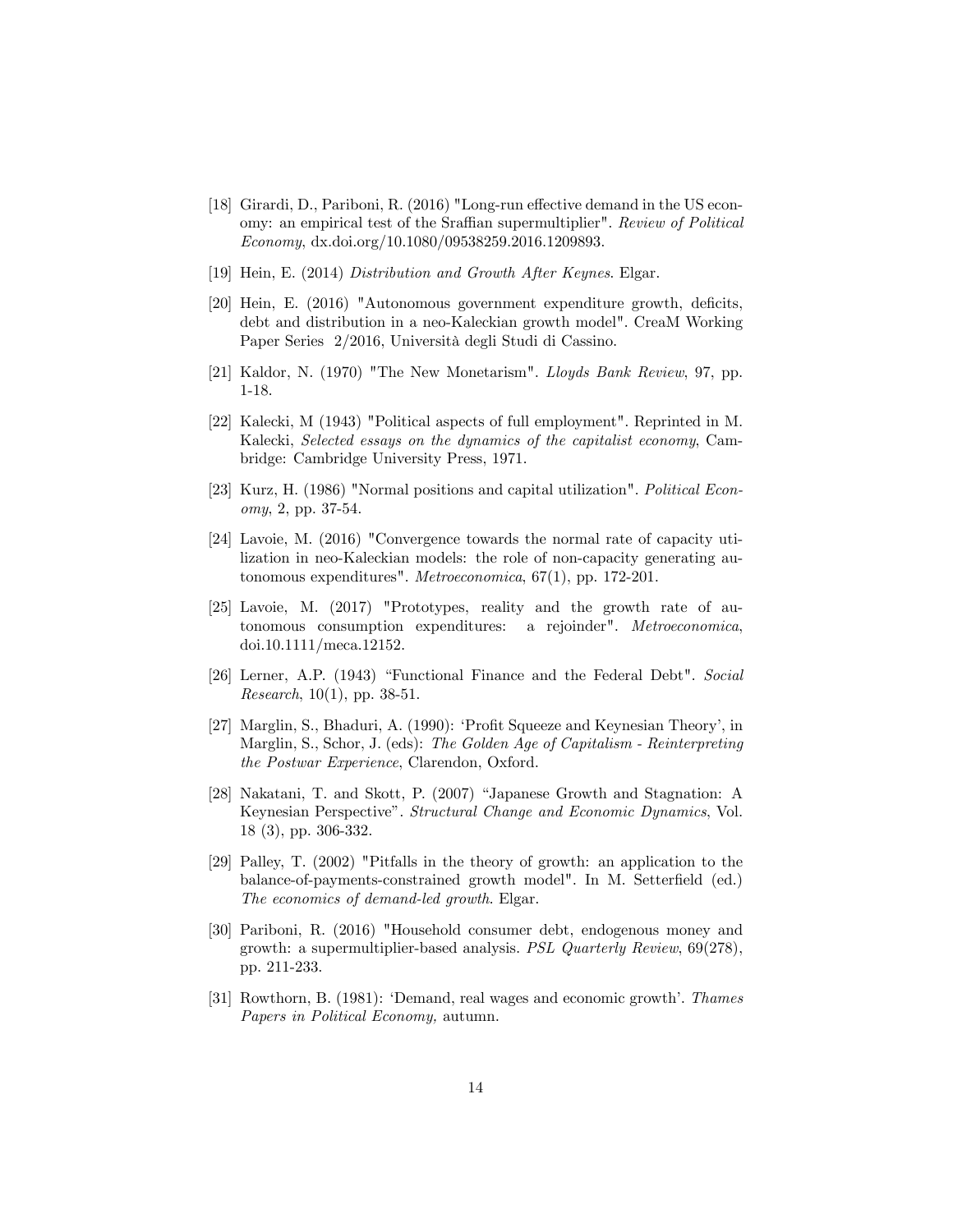- [32] Ryoo, S. and Skott, P. (2017) "Fiscal and monetary policy rules in an unstable economy". Metroeconomica, DOI: 10.1111/meca.12139.
- [33] Serrano, F. (1995) "Long period effective demand and the Sraffian supermultiplier" Contributions to Political Economy, 14, pp. 67-90.
- [34] Serrano, F., Freitas, F. (2015a) "Growth rate and level effects: the adjustment of capacity to demand and the Sraffian supermultiplier". Review of Political Economy, 27(3), pp. 257-281.
- [35] Serrano, F., Freitas, F. (2015b) "The Sraffian supermultiplier as an alternative closure to heterodox growth theory". Mimeo, Instituto de Economia, Federal University of Rio de Janeiro.
- [36] Setterfield, M. (2013) "Exploring the supply side of Kaldorian growth models". Review of Keynesian Economics, 1(1), pp. 22-36.
- [37] Shaikh, A. (2009) "Economic Policy in a Growth Context: A Classical Synthesis of Keynes and Harrod". Metroeconomica, Vol. 60, No. 3., pp. 455-494.
- [38] Skott, P. (1989) Conflict and Effective Demand in Economic Growth. Cambridge: Cambridge University Press.
- [39] Skott, P. (2012) "Theoretical and empirical shortcomings of the Kaleckian investment function". *Metroeconomica*,  $63$  (1), pp. 109–138.
- [40] Skott, P. (2015) "Growth cycles and price flexibility". Review of Keynesian Economics, 2015, 3(3), pp. 374-386.
- [41] Skott, P. (2016) "Aggregate demand, functional Önance, and secular stagnation". European Journal of Economics and Economic Policies: Interven $tion, 13(2), pp. 172-188$
- [42] Skott, P. (2017a) "Autonomous Demand and the Harrodian Criticisms of the Kaleckian Model". Metroeconomica, DOI: 10.1111/meca.12150
- [43] Skott, P. (2017b) "Weaknesses of 'wage-led growth'. Review of Keynesian Economics, forthcoming.
- [44] Skott, P. and Zipperer, B. (2012) "An empirical evaluation of three post-Keynesian models". Intervention  $\overline{\phantom{a}}$  European Journal of Economics and Economic Policies,  $9(2)$ , pp. 277–308.
- [45] Tobin, J. (1970) "Money and income: Post hoc ergo propter hoc?". *Quar*terly Journal of Economics, 82, pp. 301-317.
- [46] Trezzini, A. (2015) "Growth without normal capacity utilization and the meaning of the long-run saving ratio". Review of Political Economy, 27(2), pp. 183-200.